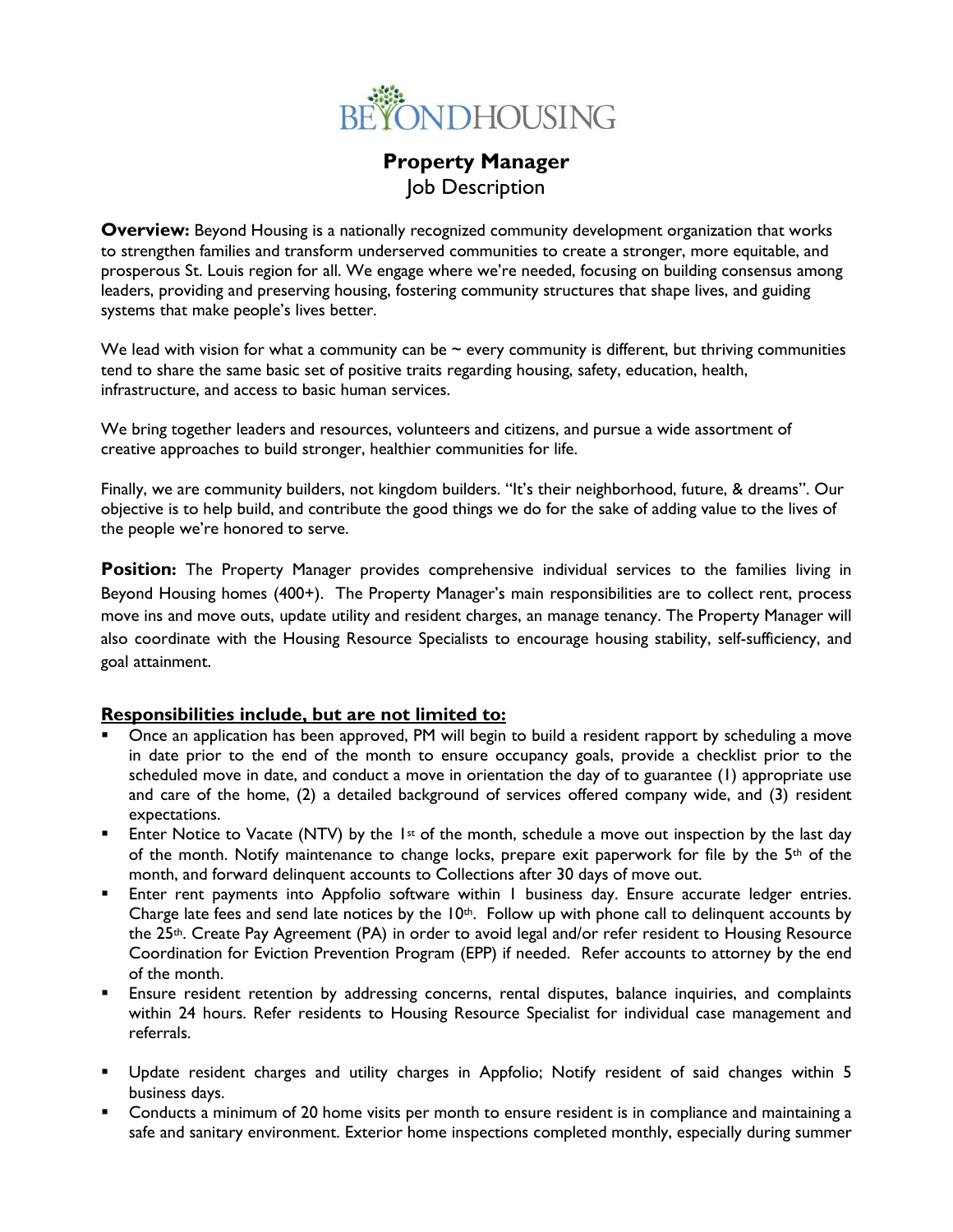months to ensure lawn maintenance. If additional counseling is needed, resident may be referred to the Housing Resource Specialist.

- Enforce lease and House Rule compliance. Document and follow up on violations.
- Assist with MHDC, STLCO, and SLEFI audits. Includes pre-audit home inspections, accompanying auditor for physical inspections, and noncompliance corrections.
- **EXECT Actively engages residents to attend workshops, Town Hall meetings and other scheduled events.**
- Assists Housing Resource Specialist in registering residents for scheduled events.
- Maintains professional resident relationships.
- Maintains adherence to all guidelines related to confidentiality.
- Preforms other tasks assigned and deemed necessary to achieve overall goals and operate a successful Rental Housing department.

## **Personal Qualities:**

- Collaborative -- A dynamic personality that is collaboratively minded, can recognize and identify strengths, seek consensus around mutual goals, and build meaningful relationships.
- Creative and Curious -- A systems-thinker and builder, who is not afraid to be innovative in designing solutions and has skills in articulating these ideas and concepts.
- Methodical -- Strong analytical, systems, and problem solving skills to evaluate performance, prepare reports, and recommend/implement solutions using independent judgment. Ability to move from concepts to action through strong program design and evaluation.
- **E** Reliable -- Leadership skills that reflect and value a team approach, demonstrated integrity, effectiveness, efficiency, and the ability to deliver high quality service. Highly capable of handling multiple tasks, projects and timelines. Excellent oral and written communications skills.
- Trusted -- Ability to work with residents, partners, and staff of diversified backgrounds with a positive, optimistic, solutions oriented attitude. Shares a deep respect for the community, its stakeholders and the residents that we serve.
- Driven -- Passion for the work and an interest in continuous learning and improvement.

## **Preferred Experience and Qualifications:**

- Bachelor's degree or equivalent experience preferred.
- Minimum two year experience in LIHTC property management or other direct social service field.
- Excellent interpersonal and verbal communication skills.
- Ability to compose correspondence that is grammatically correct with accurate spelling and punctuation.
- **E** Ability to work effectively in both individual and group settings.
- **■** Working knowledge of Microsoft Office.
- Ability to acquire working knowledge of AppFolio Property Management software.
- Willingness to work some evenings and weekends and maintain a flexible work schedule.
- Must have valid drivers license and insurance

#### **Supervisor:**

**Rental Housing Manager** 

#### **Supervises:**

■ None

#### **Salary and Benefits:**

- Full-time salaried position with benefits for full-time position as determined in current Beyond Housing Employee Handbook
- Salary \$42,000.00